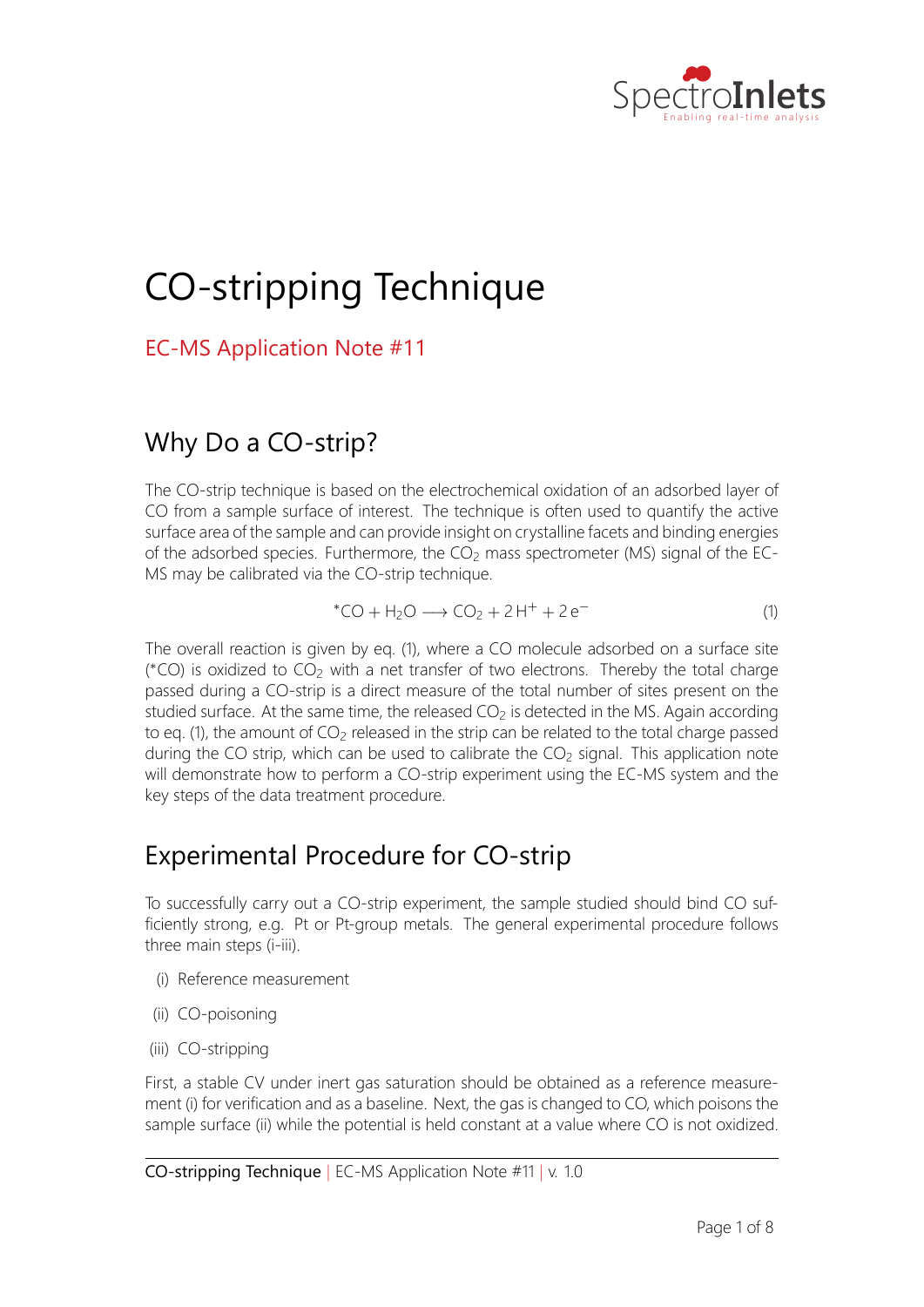

The inert gas is switched back on and remaining non-adsorbed CO is purged out. Then, the CO is stripped of (iii) in an anodic-going sweep in a CV, giving rise to a faradaic current. Finally, the reference measurement from step (i) is repeated. There are many parameters which may influence the CO-strip experiment, such as electrode material, surface structure, electrolyte, adsorption potential, scan speed etc. In the following example a typical CO‐ strip experiment using a polycrystalline Pt disk in 0.5 M  $H_2SO_4$  is shown, using parameters that are suitable for this system. The parameters used here might not be optimal for other systems.

First, a few points regarding safety and preparation of the experiment are discussed. Next, the experimental procedure with the EC‐MS is described, followed by the data treatment procedure.

### Safety & Experimental Considerations

Before starting a CO-strip, make sure that a completely dry and rigorously cleaned cell is available, a chip is installed in the setup, and electrolyte, sample and other accessories are prepared. Furthermore, a make-up gas line (e.g. He) and a CO line need to be connected to the EC‐MS. Always pump down and purge newly installed gas lines several times to min‐ imize contamination of gas supply and the EC‐MS.

Precautions need to be taken when working with CO and other toxic, flammable or other‐ wise hazardous compounds. Avoid any leak or outlet of CO and ensure proper ventilation of the work area. The use of a gas alarm or a handheld CO‐detector is advisable. During experiments, the gas outlet of the EC-MS setup (roughing pump outlet) should be led into a ventilation point to avoid the release of CO in the work area. Prepare a risk assessment according to your institution's rules before starting any experiment involving CO.

Metal (e.g. Ni, Fe) carbonyls may form by exposing a metal (e.g. steel) to CO at a high pressure. The decomposition of the metal carbonyl at the electrode can lead to contamination and may cause unwanted effects in experiments. Several steps can be taken to minimize the effect:

- Keep the pressure in the CO supply line low to minimize the driving force towards forming metal carbonyls
- Install a carbonyl filter at the end of the CO line just before entering the EC-MS
- Avoid nickel containing fittings and tubing to the extent possible
- Flush the CO line to remove stagnant gas before starting an experiment

### Reference Measurement

Start by setting up experimental parameters in Zilien and EC‐lab. The experimental proce‐ dure in EC‐lab should contain a CVA technique followed by a loop. Choose suitable values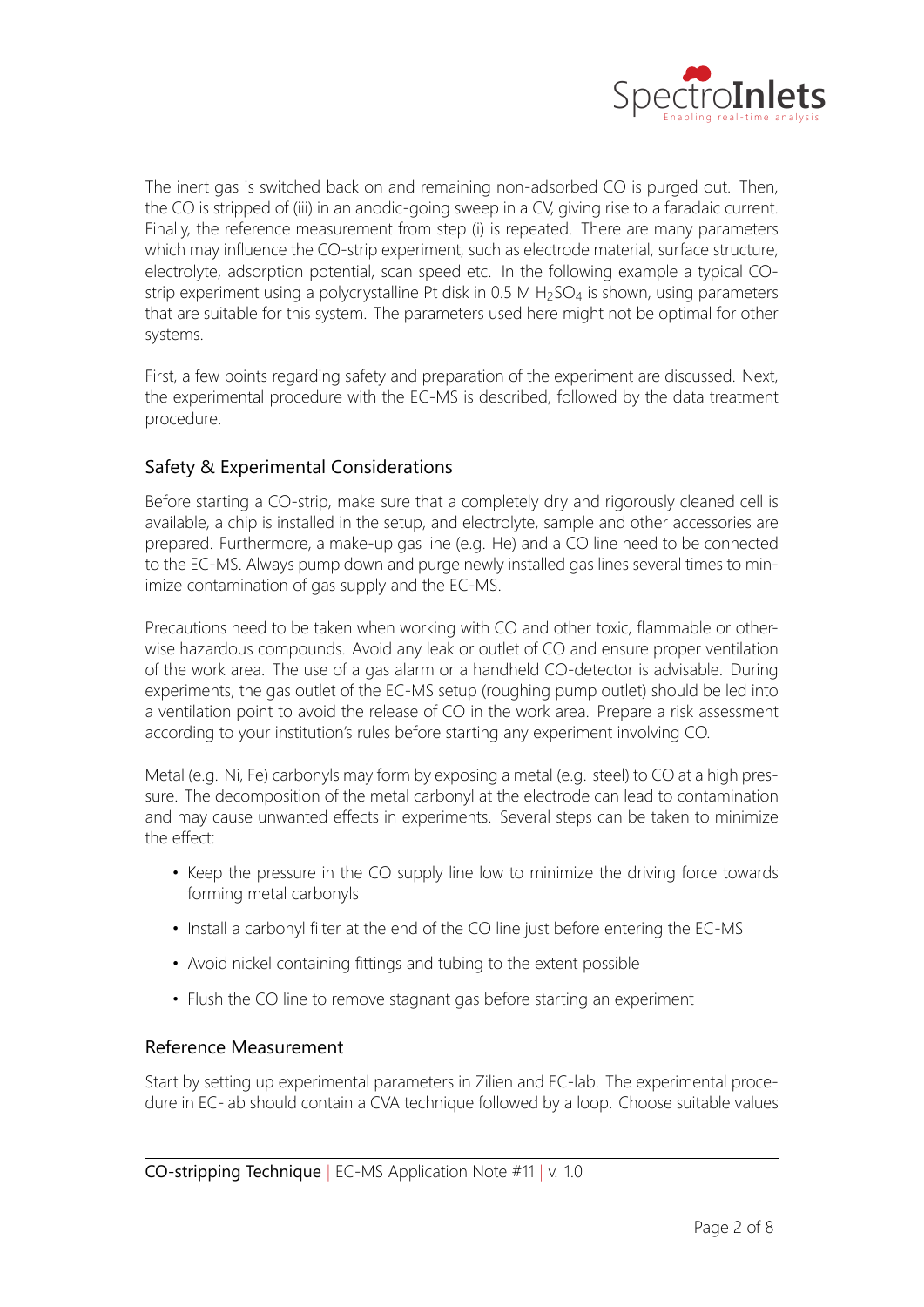

of parameters such as current range, bandwidth, scan rate etc. depending on the experi‐ ment and system studied. For further detail on EC parameters consult the EC‐lab manual and application notes, as well as *EC‐MS application note #3*. Pump down the chip and start the Zilien experiment. Set a flow of 1 mL/min inert make-up gas (e.g. He) on line  $#1$ via MFC1. Prior to starting EC experiments, perform a breath test and a drop test to verify that the EC‐MS is fully operational. Mount cell with sample, inject electrolyte and connect glass pipes and electrode connections. For more details on preparation steps above, see the *EC‐MS manual*. Make a reference measurement:

- (i) Trigger the EC experiment from Zilien and wait to obtain a stable CV. Use the same set of parameters in EC-lab that will be used during the CO-strip for comparison (scan speed, potential limits etc.).
- (ii) Obtain the reference measurement: First, end the CV with a potential hold at  $+0.05$  V vs. RHE for 10 min.
- (iii) Then start cycling the potential again (using the loop to restart the CVA technique). The first cycle can be used as a baseline for background subtraction during data treatment.

#### Gas Exchange to Induce CO‐poisoning

Next, CO is introduced to the cell to induce CO-poisoning. Keep the same Zilien and EClab measurements running that were used for the baseline measurement. Before switching gases, ensure the inlet valve on the CO line is open (i.e.  $V9$  when line #2 is used for CO) and the MFC2 mode is *normal*. Now perform the gas exchange:

- (i) End the CV with a potential hold at  $+0.05$  V vs. RHE)
- (ii) Write 10 ml/min in the MFC2 setpoint field but do not press enter or click outside the field.
- (iii) In quick succession click V8 and write and enter 0 mL/min in the MFC1 setpoint field. This connects line  $#2$  to the chip while initializing a 10 ml/min flow of CO, while line #1 is closed and the He flow is stopped. Now CO enters the chip and saturates the electrolyte. The M28 signal seen in the MID will promptly increase while M4 decreases, as seen in the top panel of Fig. 1a. Simultaneously, a peak is observed in the current (red trace, bottom panel) due to CO displacing adsorbed hydrogen on the Pt electrode.
- (iv) When the M28 signal stabilizes at a maximum, the make-up gas can be switched back to the inert gas: *write* but do not enter 10 mL/min in the MFC1 setpoint field. In quick succession click on V8 and write and enter 0 mL/min in the MFC2 setpoint field.
- (v) Keep an eye on the pressure at P3 when running gas flows at 10 mL/min. If P3 is higher than expected, the gas ballast on the scroll pump should be used. After a few minutes the He flow can be turned down to 1 mL/min.
- (vi) If the CO gas is no longer required in this measurement the  $MFC2$  mode can be set to Flow Off and the inlet valve closed (e.g. V9 when line #2 is used for CO). If instead

CO‐stripping Technique *|* EC‐MS Application Note #11 *|* v. 1.0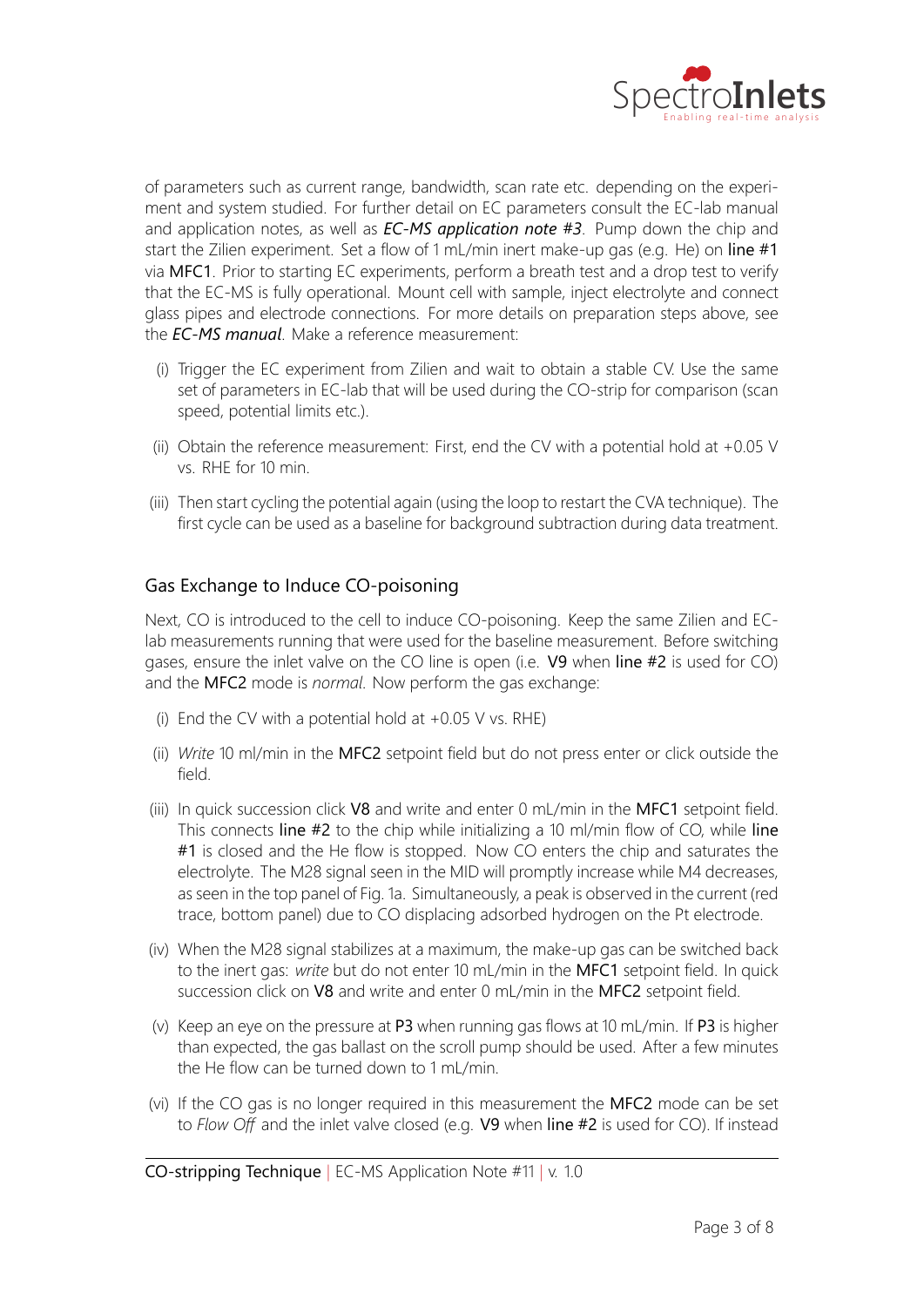



a different gas is desired on line  $#2$ , the entire line (all the way through MFC2) should be pumped via the gas manifold.



 $0.8$ 

 $U_{RHE}$  / [V]

 $1.0$ 

 $1.2$ 

 $1.4$ 

 $1.6$ 

Figure 1: EC-MS plot during gas exchange and CO-strip. Mass spectrometer signals are shown in the top panels, electrochemical potential vs. RHE and current density in the bottom panels. (a) Initially, the potential is held at +50 mV vs. RHE while the make-up gas is changed from He to CO, as seen in the M4 and M28 signals. A sharp peak in the current density (red) is observed immediately, due to CO displacing adsorbed hydrogen on the Pt sample. The potential is held constant while switching the make-up gas back to He until all non-adsorbed CO is purged out. Upon sweeping the potential (5 mV/s scan rate) anodically, a peak in the electrochemical current and the M44 signal are observed, indicating the oxidation of adsorbed CO to CO<sub>2</sub>. (b) shows the CVs as a function of potential. The second cycle from (a) is shown as baseline (dotted).

CO‐stripping Technique *|* EC‐MS Application Note #11 *|* v. 1.0

 $1/[µA cm<sup>-2</sup>]$ 

25  $\mathbf 0$  $-25$ 

 $0.0$ 

 $0.2$ 

 $0.4$ 

 $0.6$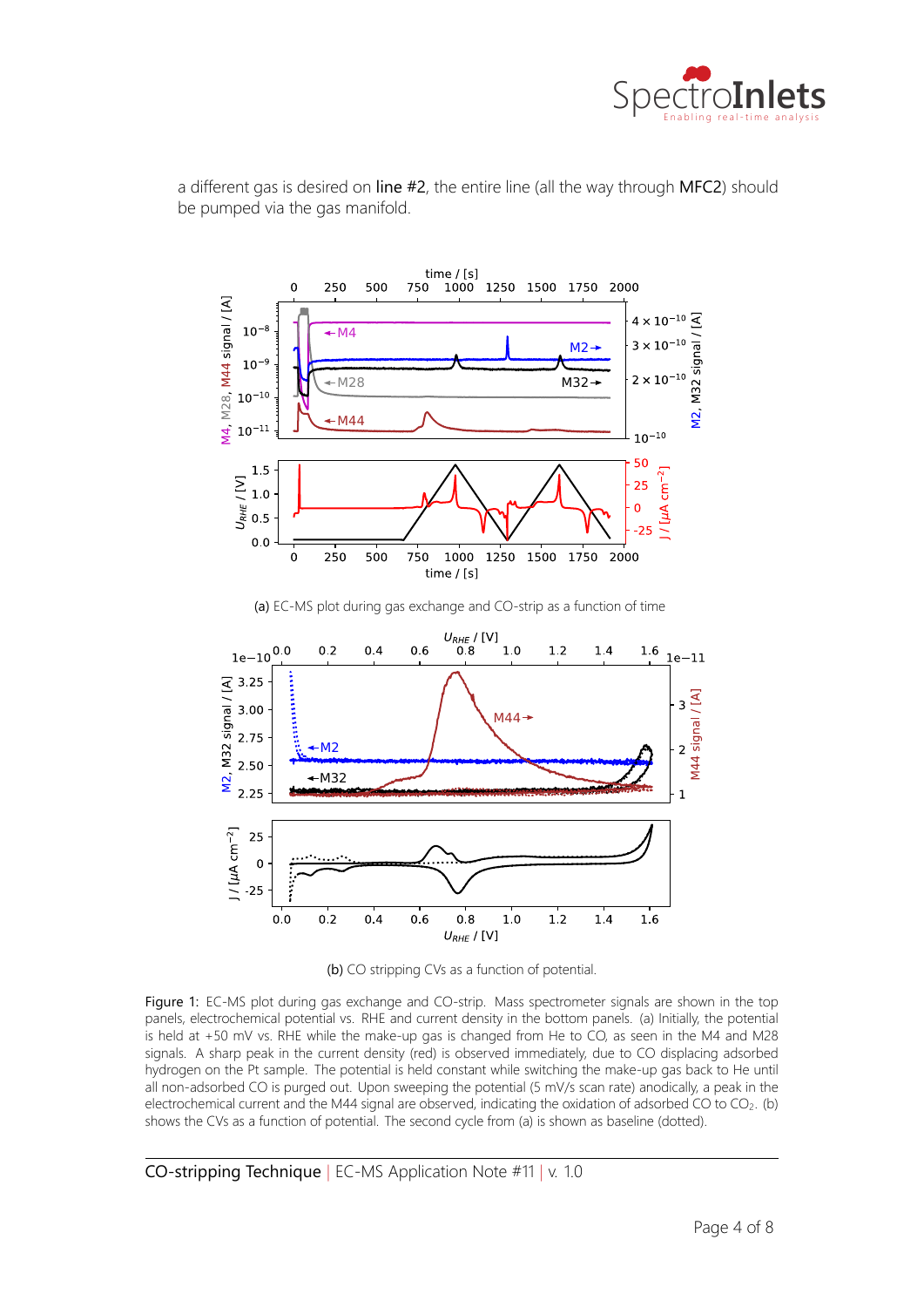

## CO Strip

After switching back to inert make-up gas (e.g. He), wait for the M28 signal to drop back to baseline level, to ensure that all non‐adsorbed CO has been removed from the gas lines and the sample volume. The total duration of the potential hold period should be the same as for the reference measurement. Then continue the CV in EC‐lab, in the same manner as for the reference measurement. This time, an oxidation peak can be observed in the electrochemical measurement, concurrently with a peak in M44, see Figs. 1a and 1b. Choose a low scanrate (e.g. 5 mV/s or lower) for optimal time response of the MS signal.

# Data Treatment

The following section illustrates the key steps of data analysis. Note that there is a vast amount of scientific literature discussing how to use CO‐stripping to determine surface area. The analysis shown below serves as an example in the context of EC‐MS, and we refer the reader to the scientific literature for further details[1–3]. Using CO‐stripping for MS calibration, is of course limited to the calibration of the  $CO<sub>2</sub>$  signal.

### Surface Area Determination

Assuming ideal behavior, adsorbed CO forms a monolayer coverage on the surface. The faradaic current passed when oxidizing this monolayer can therefore be used to determine the number of surface sites available for CO adsorption, which gives an estimate for the electrochemically active surface area (ECSA). As the density of atoms on the surface depends on the exposed facet, and the coverage is not always a full monolayer, usually conversion factors from the literature are used to convert the faradaic charge to surface area. Here, we use a factor of 340  $\mu$ C cm<sup>-2</sup> for polycrystalline Pt. The faradaic charge is determined by integrating the stripping current with respect to time, between 0.4 and 0.9 V vs. RHE. As the oxidation of CO occurs in a similar potential range, as the onset of Pt surface oxidation, the charge determined from a reference measurement in the absence of CO is subtracted, see eq. 2 and Fig. 2.

$$
ECSA = \frac{(Q_{\text{CO-strip}} - Q_{\text{ref}}) [\mu C]}{340 [\mu C \text{ cm}^{-2}]}
$$
 (2)

In the measurement shown in Fig. 2, using the second cycle as reference, an ECSA of 0.208 cm<sup>2</sup> was determined, or 0.193 cm<sup>2</sup> when using the baseline cycle determined in the reference measurement. For comparison, the geometric surface area of the electrode used is 0.196  $\text{cm}^2$ .

### CO<sub>2</sub> Calibration

As mentioned, the faradaic current observed during the CO‐strip is related to the number of molecules of CO being oxidized according to Faraday's law of electrolysis, where *Q* is the total charge,  $z$  the number of electrons in the reaction  $(z=2)$  in the case of CO oxidation) and *F* the Faraday constant: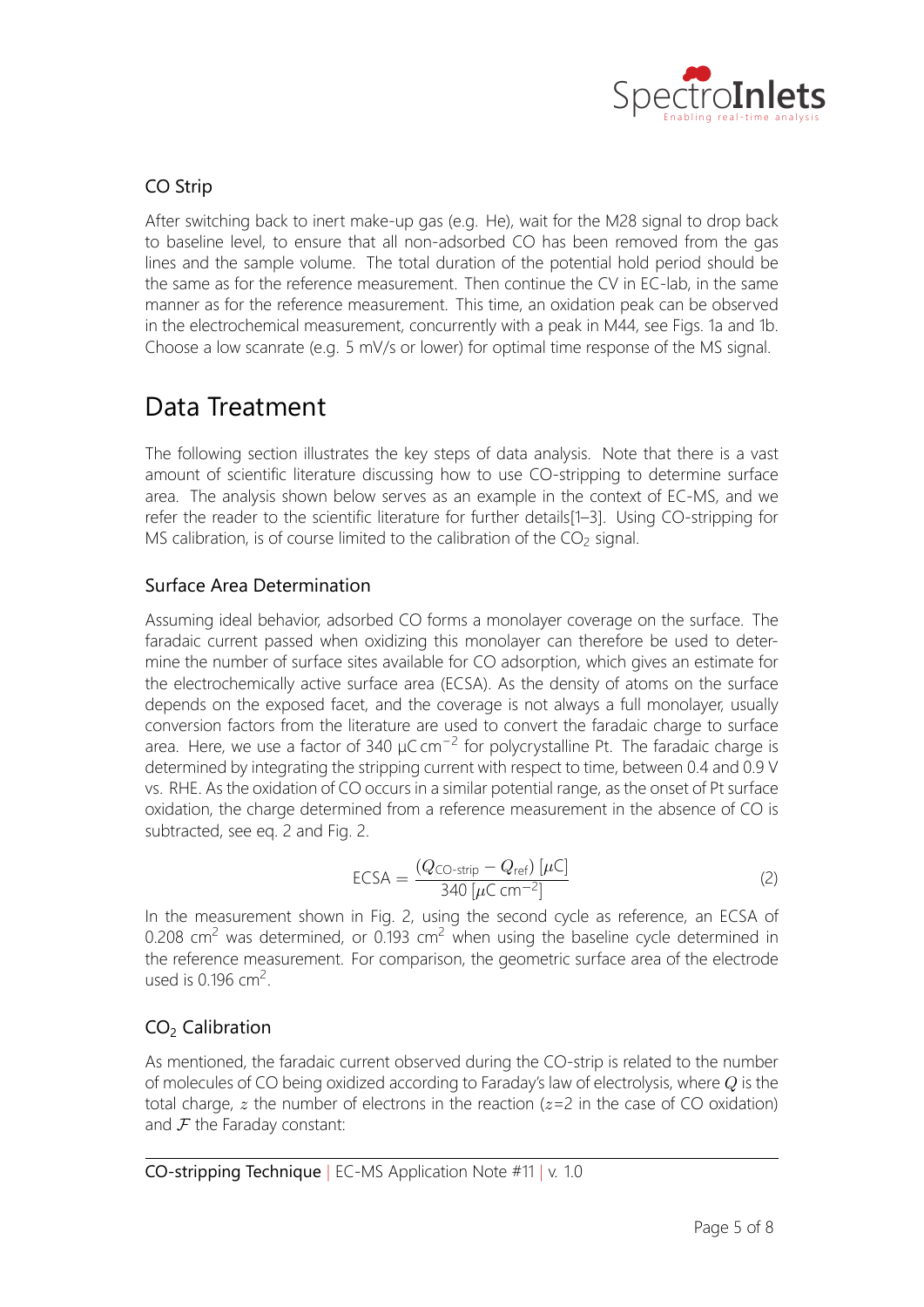



Figure 2: Electrochemical current vs. potential: The red, full line shows the CO stripping cycle, the black, dashed line the second cycle used as reference cycle. Both cycles were integrated in the potential range from 0.4 to 0.9 V vs. RHE on the anodic scan, the difference is highlighted by the darker red shading in the figure.

$$
n_{\text{CO}_2,\text{EC}} = \frac{Q}{z\mathcal{F}}\tag{3}
$$

Due to the design of the EC-MS chip, all  $CO<sub>2</sub>$  formed during the CO strip will be observed in the MS, which means that the faradaic current can be used to calibrate the MS signal of CO<sub>2</sub> to convert from detector current  $I_{\rm MS}$  in [A] to molecular flux  $\dot{n}_{\rm CO_2}$  in [mol/s]:

$$
\dot{n}_{\text{CO}_2} \text{ [mol/s]} = \frac{I_{\text{MS}} \text{ [A]}}{F_{\text{CO}_2,\text{M44}} \text{ [C/mol]}}
$$
(4)

Where  $F_{\text{CO}_2, \text{M44}}$  is the calibration factor for CO<sub>2</sub> measured at  $m/z$ =44 (M44), according to eq. 5:

$$
F_{\text{CO}_2,\text{M44}}\left[\text{C/mol}\right] = \frac{Q_{\text{M44}}\left[\text{A s}\right]}{n_{\text{CO}_2,\text{EC}}\left[\text{mol}\right]}
$$
(5)

The integrated M44 signal is shown in Fig. 3. Also in this case it is important to subtract a background signal, both when determining the amount of  $CO<sub>2</sub>$  released from the faradaic current, and when integrating the M44 signal from the MS. Either a separate measurement without introducing CO, or the CO<sub>2</sub> released in the second cycle after dosing CO can be used as such a background signal. In either case, trace carbon contamination might contribute to the M44 background. In the example shown here, a calibration factor  $F_{\text{CO}_2,M44}$ of 5.1 C/mol was determined when using the baseline measurement without CO as a refer‐ ence. Note that this calibration factor depends on the tuning of the MS and which detector is being used (Faraday cup or electron multiplier) and therefore needs to be determined regularly and can deviate from the value stated here.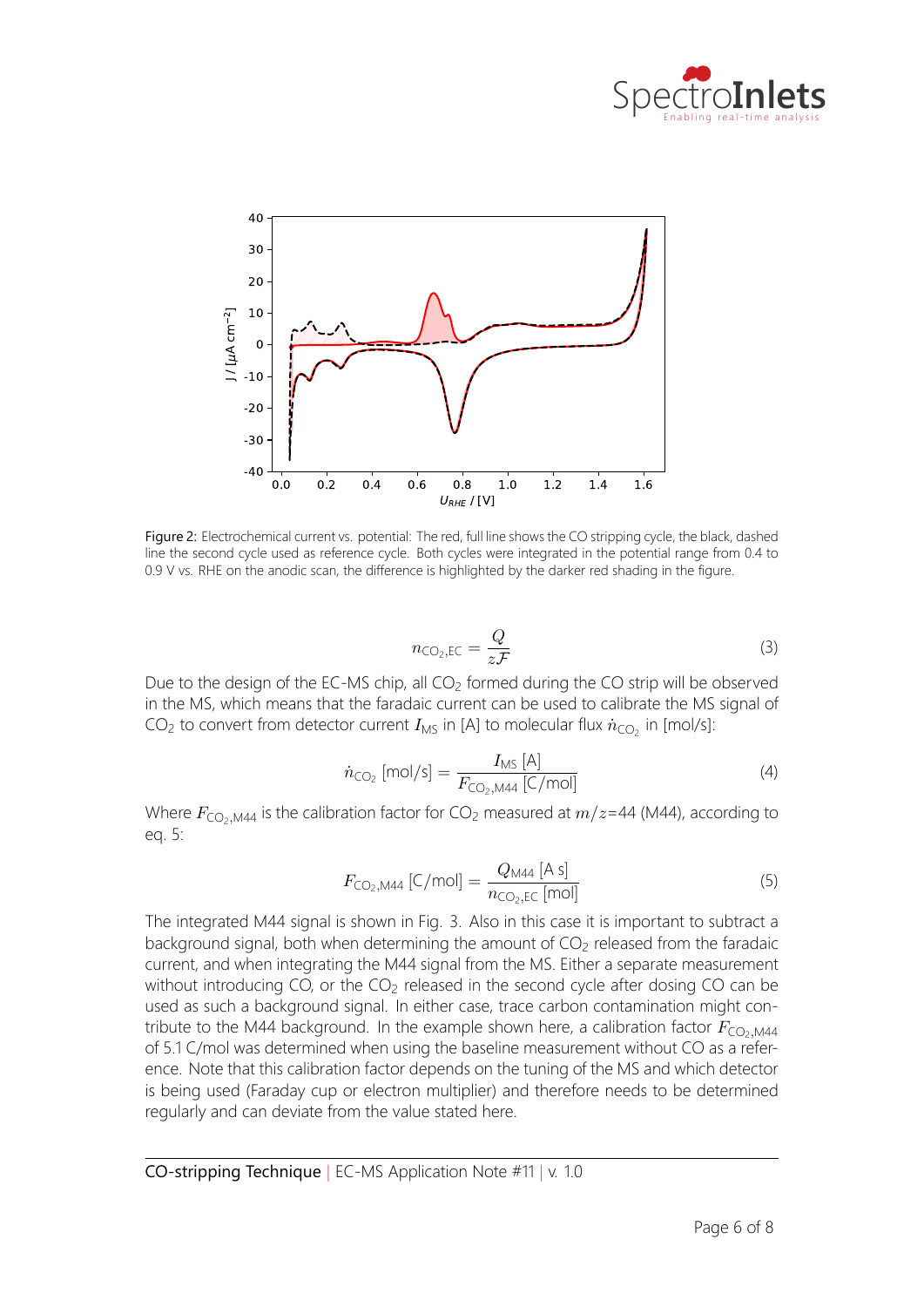



Figure 3: EC-MS plot highlighting the integrated  $CO<sub>2</sub>$  signal from the CO-strip shown in Fig. 1a Note that the baseline is not at 0 A, therefore a suitable baseline level should be chosen for the integration.



Figure 4: EC-MS plot as shown in Fig. 1b after calibration of the M44 signal to show the molecular flux of CO<sub>2</sub> released in CO strip. In addition to calibration, the signal was normalized to the baseline.

Using the calibration factor, the raw M44 signal can then be plotted as  $CO<sub>2</sub>$  flux instead, as shown in Fig. 4. This figure highlights the high sensitivity of the EC‐MS, where a mass flux on the order of only a few pmol/s can be followed in real time.